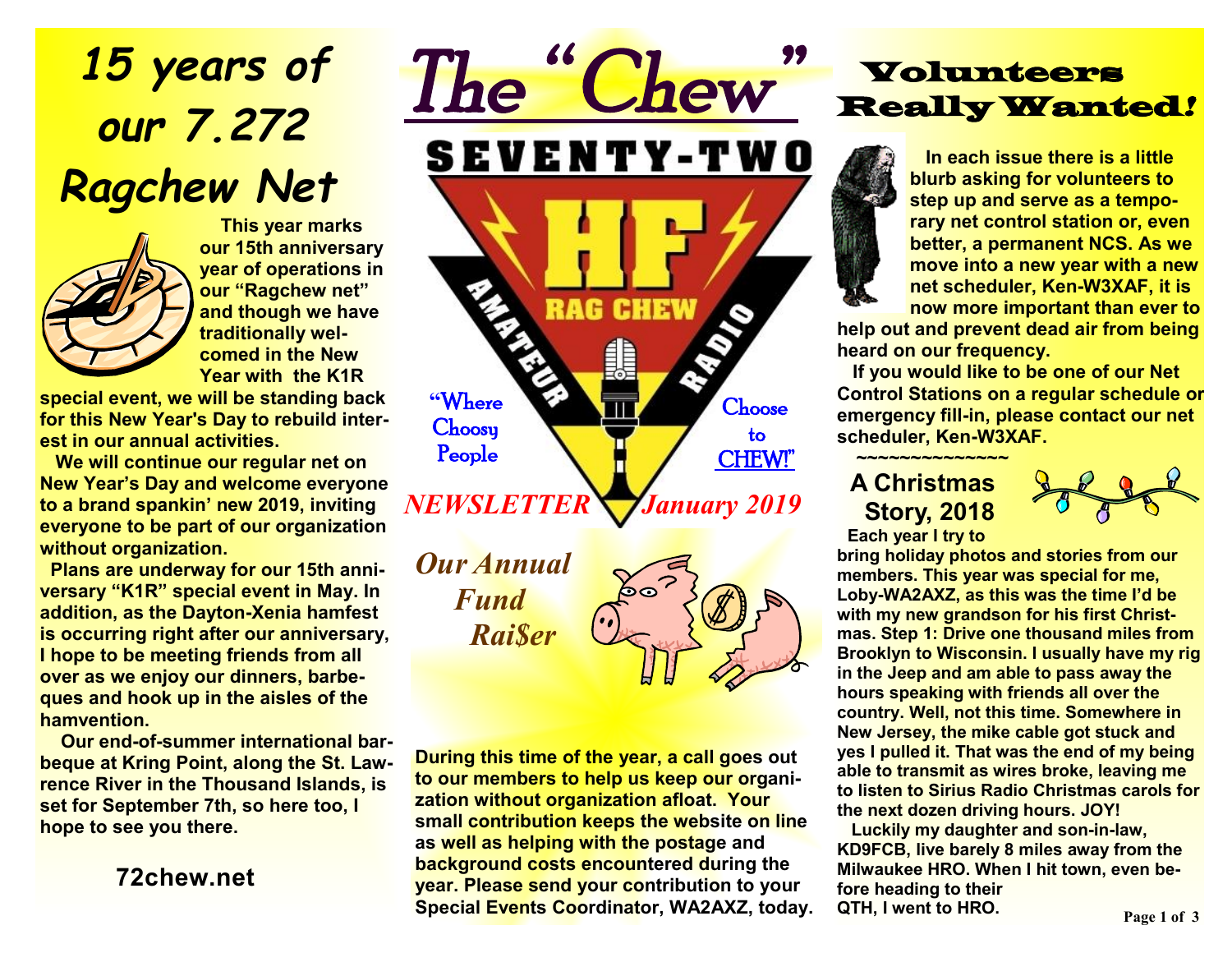**I am now happy to report that the new Yaesu 857-D mike works fine and I went immediately back on the air. I'll never pull the mike cord** 



**after Christmas in Wisconsin, Christmas Part ing to eat it. Oh well, when a little one is teethagain! Little Kilian just turned 6 months of age and enjoyed immensely his first Christmas. The little guy relished ripping the decorative paper from his presents… and then try-**

**ing, anything will do. Grandpa had his Icom 7300 set up and Kilian got a firsthand look, like my other** 



**grandsons Bobby & Riley, at how ham radio works. He babbles a few things to the gang but was seemingly more interested in munching on the microphone cord. (hihi) My Bas-**



**set hound, Prints, loves to snuggle with the little guy so everyone got comfy for a big Christmas hug.** 



**Daddy Michael-KD9FCB carries little Kilian through a Christmas lighting wonderland at the Jellystone RV park near Milwaukee. Literally millions of lights pulse along with the holiday music.** 

 **Meanwhile, after getting back to Brooklyn** 

**Four was held at my QTH for little Bobby and Riley, my East Coast grandsons.** 

**Bobby loves to build projects including electronic things so, between Bobby and Riley, several kits were under the tree, especially a big 300 electronic project kit for them to build and enjoy. Bobby said he wants to get his ham license!** 







**Of course there have to be other toys to play with and a new "Nerf" gun filled he bill for Bobby. Little Riley was put on notice not to touch it! That lasted a short time. As Bobby was busy building his Erector / Meccano race car, Riley sneaked back to the living room to take a look and play. By the way, Erector sets** 

**are still made under the new name, above, so the fun with the tiny screws and nuts continues!** 



**After a full day of play, little Riley pooped out and fell asleep in front of the Christmas tree, probably dreaming about all the nice toys he received this year from the big man, Santa.**